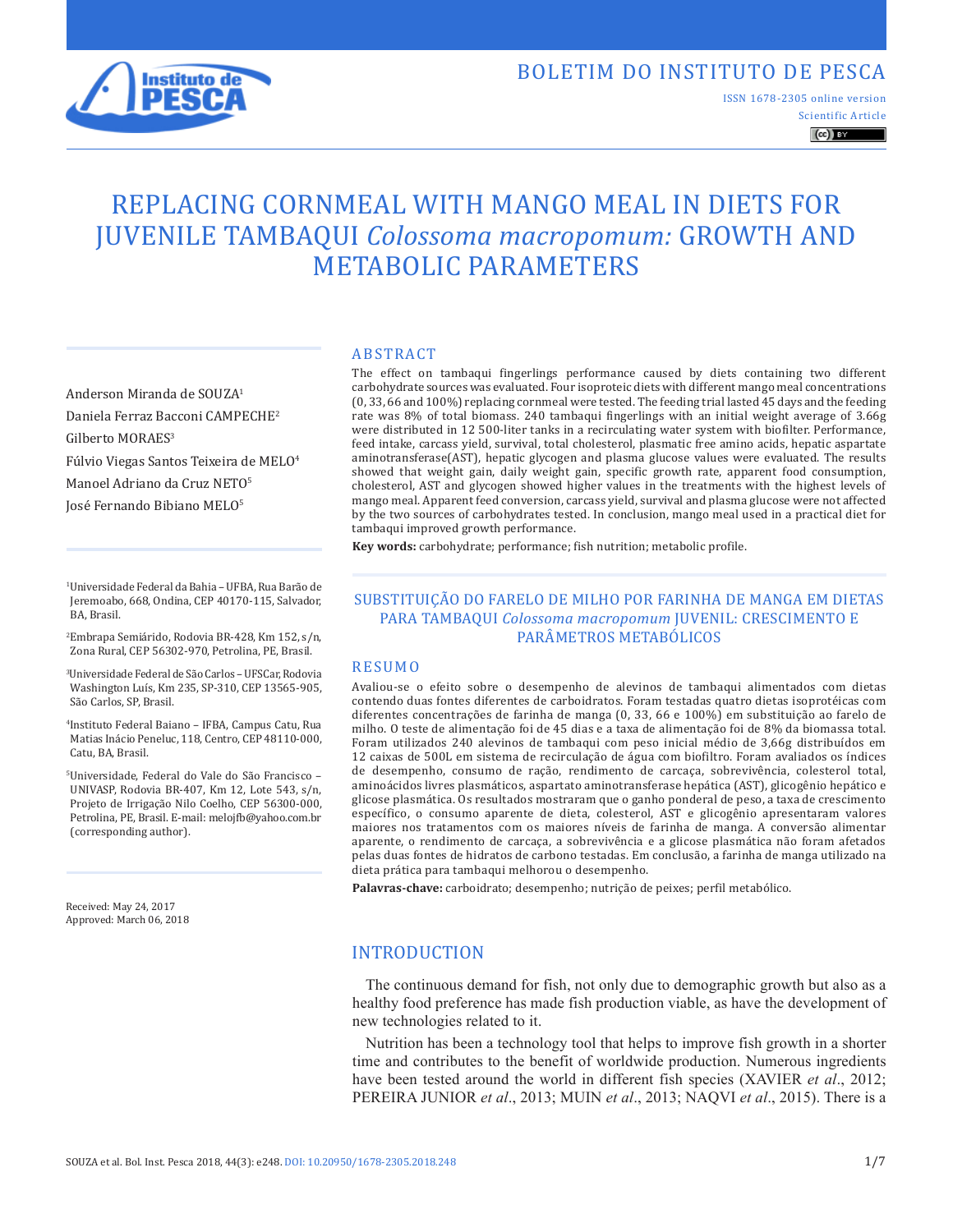great variety of vegetable-source ingredients with the potential to be used in fish feed (GABER, 2006; SAMPAIO-OLIVEIRA and CYRINO, 2008; NYINA-WAMWIZA*et al*., 2010; PEREIRA JUNIOR *et al*., 2013), since many species consume vegetables as their natural feeding behavior (LUCAS, 2008). According to BATISTA *et al*. (2015), mango (*Mangífera índica* L.) is rich in carbohydrates such as starch, reducing sugars and pectic substances. This fruit is very important for Brazil and for exports, however there is a large surplus volume generating food waste, environmental contamination and economic loss. According to MARQUES *et al*. (2010) the mango has in its composition lipids  $(0.61\% \pm 0.03)$ , proteins  $(0.44\% \pm 0.08)$ , non-reducing sugars  $(4.13\% \pm 0.12)$ , starch  $(0.15\% \pm 0.16)$ , dietary fiber  $(3.28\% \pm 0.28)$ , and total carbohydrates (16.5%). Studies have been done testing the fruit or its by-products for its use in fish feed and its effects on performance and metabolism (SILVA*et al*., 2003; GUIMARÃES and STORTI-FILHO, 2004; AZAZA *et al*., 2009; SOUZA *et al*., 2013). Therefore, it can be an important source of feed ingredients in the future and is already proving to be a successful ingredient (BEZERRA *et al*., 2014) since it has a carbohydrate profile that is used by omnivore fish (KANSCI *et al*., 2003).

Intermediary metabolism parameters in the plasma and liver have been used as important tools to evaluate the effects of carbohydrates in fish diets (SKIBA-CASSY *et al*., 2013). Plasma glucose is an indicator of the ingested saccharide effect on fish metabolism (BOOTH *et al*., 2013). Total free amino acids and growth performance parameters together may indicate if dietary protein has been mobilized as a key mechanism in metabolism adaptation (COSTAS *et al*., 2011). It has also been used to evaluate the effect of alternative ingredients for fish feed (ADAMIDOU *et al*., 2009; HANSEN *et al*., 2011; AZEVEDO *et al*., 2013).

Brazil produced 1.163 million tons of mangoes in 2013, most notably in the states of Bahia, São Paulo and Pernambuco, which together accounted for 77.25% of Brazilian production. With these results, Brazil is the seventh largest producer and the fourth largest exporter of mango in the world (AZERÊDO *et al*., 2016). This situation might be an opportunity for its use as an ingredient in animal feed, since mango and its by-products are a source of fiber and carbohydrates (RÊGO *et al*., 2010; PEREIRA JUNIOR *et al*., 2013). In *in natura* and dried mangos, total sugar can reach values of 52.49%, where 17% can be glucose, and fructose values can vary from 2.3 to 3.1% (BERNARDES-SILVA *et al*., 2003). Its known that fructose reaches the cell first, since it does not need to pass through an enzymatic pathway (ENES *et al*., 2009). This advantage can possibly make fish grow faster, with less energy costs.

This work aims to evaluate juvenile tambaqui growth performance and metabolic profile, when fed different inclusion levels of mango meal as a replacement for cornmeal.

## METHODS

The trial was carried out in the Aquiculture Laboratory from the Federal University of Vale do São Francisco in Petrolina-PE, Brazil, through the ethics committee protocol 0016/14415 on animal use.

#### Experimental diets

Four experimental diets were formulated, replacing cornmeal with mango meal: 0; 33; 66 and 100%. Diets were prepared according to the species' nutritional requirements (RODRIGUES, 2016) at the age studied, while performing four experimental diets (Table 1).

Mango meal was made in the university laboratory with mango pulp, cut in small pieces and taken to a forced air circulation oven at 65 °C for 72 hours. When it came out it was crushed in a mill and stored frozen at -18 °C until the feeds were made. The other feed ingredients were also crushed in a mill and sifted on a 0.5 mm net. All ingredients were hand mixed to complete homogenization. Water at 50 °C was added to the mixture. Pellets were produced in a pellet mill and then dried in a forced air circulation oven at 65 °C for 24 hours. Pellets were ground in a manual mill and separated in different diameters with different-sized net until it had the specific diameter for fish size in accord with their development. Diet composition was analyzed as established by the Association of Official Analytical Chemists (AOAC, 2000).

**Table 1.** Formulation and chemical composition of the experimental diets.

|                                           | Experimental diets |       |       |          |  |
|-------------------------------------------|--------------------|-------|-------|----------|--|
| Ingredients $(g \ kg^{-1})$               | $0\%$              | 33%   | 66%   | 100%     |  |
| Soybean meal                              | 621.2              | 621.2 | 621.2 | 621.2    |  |
| Cornmeal                                  | 300.0              | 200.0 | 100.0 | $\Omega$ |  |
| Mango meal <sup>1</sup>                   | $\theta$           | 99.9  | 199.9 | 300.0    |  |
| Bicalcic phosphate                        | 30.3               | 30.3  | 30.3  | 30.3     |  |
| Soybean oil                               | 22.3               | 22.3  | 22.3  | 22.3     |  |
| $Premix^2$                                | 20.0               | 20.0  | 20.0  | 20.0     |  |
| <b>NaCl</b>                               | 5.0                | 5.0   | 5.0   | 5.0      |  |
| DL-methionine                             | 1.0                | 1.0   | 1.0   | 1.0      |  |
| Butylhydroxy-toluene                      | 00.1               | 00.1  | 00.1  | 00.1     |  |
| Chemical composition<br>$(g \ kg^{-1})^*$ |                    |       |       |          |  |
| Dry matter                                | 940.0              | 952.4 | 936.6 | 933.8    |  |
| Crude protein                             | 348.0              | 336.3 | 334.1 | 329.9    |  |
| Lipid                                     | 34.6               | 33.4  | 32.2  | 31.0     |  |
| Total Carbohydrates <sup>3</sup>          | 270.7              | 265.0 | 259.3 | 253.6    |  |
| Mineral matter                            | 78.3               | 79.8  | 81.0  | 82.2     |  |
| Crude energy (Kcal kg <sup>-1</sup> )     | 3.261              | 3.290 | 3.319 | 3.339    |  |

<sup>1</sup>Composition in g kg<sup>-1</sup>: 93.51 dry matter (%); 2.81 ash (%); 1.35 lipid (%); 3.99 crude protein (%) and gross energy is 4619.04 Kcal kg<sup>-1</sup>. <sup>2</sup>A=1,200,000 UI; D3 = 200,000 UI;  $E = 12,000$  mg; K3 = 2400 mg; B1 = 4800 mg; B2 = 4800 mg; B6 = 4000 mg;  $B12 = 4800$  mg; folic acid = 1200 mg; calcium pantothenate = 12,000 mg; vit.  $C = 48,000$  mg; biotin = 48 mg; choline = 65,000 mg; nicotinic acid = 24,000 mg; minerals: Fe = 10,000 g; Cu = 600 mg; Mn = 4000 mg; Zn = 6000 mg; I = 20 mg; Co = 2 mg e Se = 20 mg.<sup>3\*</sup>Calculated value based on dry matter (SUPERCRAC 2006).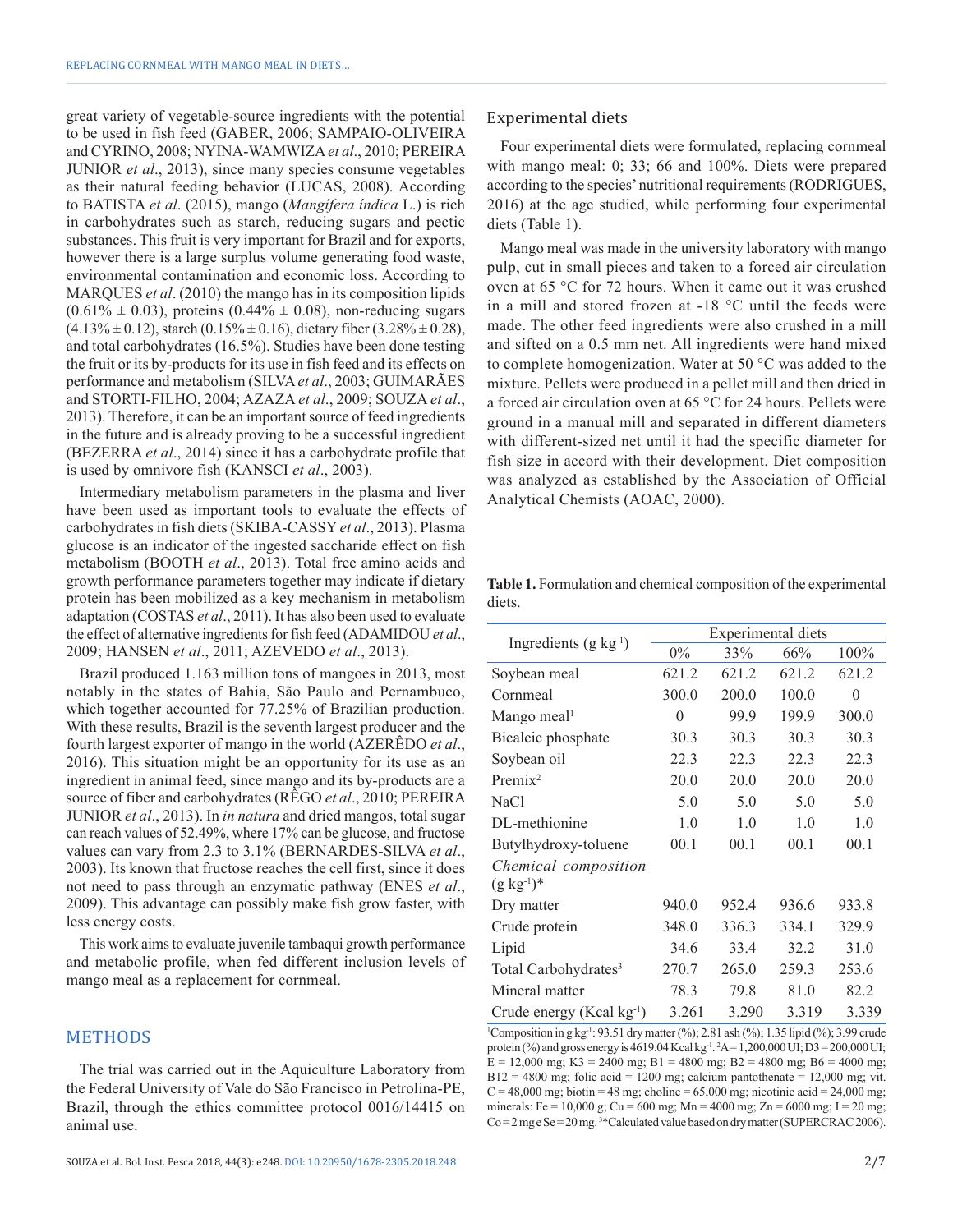#### Experimental design

Fish were stocked in 12 500-liter plastic tanks. Tanks were organized in a closed recirculation system with a biofilter, with physical and biological treatments. Twenty juvenile tambaqui with an initial weight of  $3.66 \pm 0.84$  g and initial length of  $5.79 \pm 0.50$  cm were placed in each tank and acclimated for 15 days before the trial began and were fed the controlled diet.

Organic matter was daily removed from the tank's bottom by suction. Water parameters of dissolved oxygen, temperature and pH were daily monitored with automatic monitors. Water quality parameters were analyzed daily with a multiparameter probe. The average values were:  $27.12 \pm 1.31$  temperature; 5.4  $\pm$  1.08 mg L<sup>-1</sup> for dissolved oxygen; 0.13  $\pm$  0.001 mS for electrical conductivity;  $7.77 \pm 1.24$  for pH; and  $0.01 \pm 0.001$  mg L<sup>-1</sup> ammonia (NH<sub>3</sub>). During the experiment these parameters were within the recommendations for the culture of this species (SIPAÚBA-TAVARES, 1995).

Feed was offered at 8% of fish biomass, twice a day, at 9:00 a.m. and 5:00 p.m., with the experimental diets performing four treatments in triplicate. Every 10 days fish were weighed to adjust these values, but the last weighing was done within 5 days. The experiment was performed over a 45-day period.

Growth parameters in each treatment were calculated by analyzing: weight gain (WG. g) = final body weigh – initial body weight; length gain  $(LG, cm)$  = final body length – initial body length; daily weight gain (DWG, g) = f(final body weight – initial body weight)/days of trial; specific growth rate (SGR %) = 100 x (ln final weight – ln initial weight)/days of trial; carcass yield  $(CY, g)$  = final body weight – viscera weight; feed intake  $(FI, g)$  = feed offered related to body weight % x days of trial; apparent feed conversion (AFC) = feed intake/weight gain; and survival (%)  $[S = 100 \text{ x} \text{ (initial number of fish} - \text{final number})]$ of fish). For performance evaluation, 240 fish dispersed in the experimental units were measured at the beginning and at the end of the trial.

#### Metabolic analyses

At the end of the experimental period, 10 animals from each treatment were sampled for blood collection and were considered as repetition. Fish were anesthetized with benzocaine  $(1g 10L^{-1})$  and blood was withdrawn through the caudal vein, with heparinized syringes. Afterwards, fish were euthanized by medullar section for liver collection. Metabolite concentration analyses were carried out in plasma and tissue extracts.

Free amino acids (mg dL<sup>-1</sup>) were determined in neutral extracts at 570 nm (COPLEY, 1941). Liver glycogen (µmol glucose mg/ hepatic protein) was assayed in alcoholic precipitates from alkaline tissue homogenates (BIDINOTTO *et al*., 1997; DUBOIS *et al*., 1960).

Plasma glucose was quantified by an enzymatic method using a commercial kit with the reading done at a 340 nm wavelength. 10 microliters of sample incubated for 5 minutes at 37 °C were used. Total plasmatic cholesterol (mg dL-1) was determined by a colorimetric enzymatic method, using a commercial kit with the reading done at a 500 nm wavelength. Ten (10) microliters of plasma sample was incubated for 10 minutes at 37 °C.

Aspartate Amino Transferase (AST) enzymatic activity (U mg-1 protein) in the homogenized liver samples was determined by a kinetic method where the absorbance reduction in 340 nm was registered every 2 minutes. 30 microliters of homogenized liver were used. Enzymes were determined by a kinetic method (KANEKO, 1989) using a commercial kit. Two readings were performed in two minutes taking the average of three readings with a 60 second gap, using a 340 nm filter. The total protein was analyzed in plasma and liver with a commercial kit. 10 microliters of plasma and 100 mg of homogenized liver in pH 7.0 buffer were used. The samples were read at 545 nm.

#### **Statistics**

The experimental design was established as incomplete blocks formed by four treatments and ten repetitions per treatment. Metabolite and enzyme data were submitted to variance analysis. The Tukey test  $(p < 0.05)$  was applied to measure average difference in the parameters among different treatments.

# RESULTS

#### Growth parameters

Weight gain (WG) and daily weight gain (DWG) showed significant differences among treatments (Table 2). It can be observed that juveniles fed a diet containing 100% of mango meal

**Table 2.** Growth performance of *Colossoma macropomum* juvenile fed diet containing increasing levels of mango meal replacing cornmeal.

| Performance                                 | <b>Diets</b>             |                        |                       |                      |  |  |
|---------------------------------------------|--------------------------|------------------------|-----------------------|----------------------|--|--|
|                                             | $0\%$                    | 33%                    | 66.%                  | 100%                 |  |  |
| Weight Gain $(g$ fish <sup>-1</sup> )       | $11.97^{\circ}$ ±1.60    | $12.91b\pm 1.77$       | $15.12^{ab} \pm 2.08$ | $17.59* \pm 1.98$    |  |  |
| Daily weight gain $(g$ fish <sup>-1</sup> ) | $0.26^{\rm b} \pm 0.01$  | $0.29^{\circ}$ ± 0.01  | $0.33^{ab} \pm 0.01$  | $0.39*+0.009$        |  |  |
| Specific growth rate $(\%)$                 | $26.59^{\circ} \pm 3.21$ | $28.70^{\circ}$ ± 2.54 | $33.59^{ab} \pm 4.12$ | $39.10^{a} \pm 3.99$ |  |  |
| Feed consumption $(g$ fish <sup>-1</sup> )  | $16.14b\pm2.10$          | $17.24^{ab} \pm 3.22$  | $20.054 \pm 2.30$     | $20.314 \pm 2.16$    |  |  |
| Feed conversion rate                        | 1.36                     | 1.34                   | 1.33                  | 1.16                 |  |  |
| Carcass yield $(\% )$                       | $80.78 \pm 3.77$         | $85.22 \pm 3.90$       | $83.89\pm4.18$        | $79.98 \pm 3.61$     |  |  |
| Survival $(\% )$                            | 100                      | 100                    | 100                   | 100                  |  |  |
| Metabolic profile.                          |                          |                        |                       |                      |  |  |

SOUZA et al. Bol. Inst. Pesca 2018, 44(3): e248. DOI: 10.20950/1678-2305.2018.248 3/7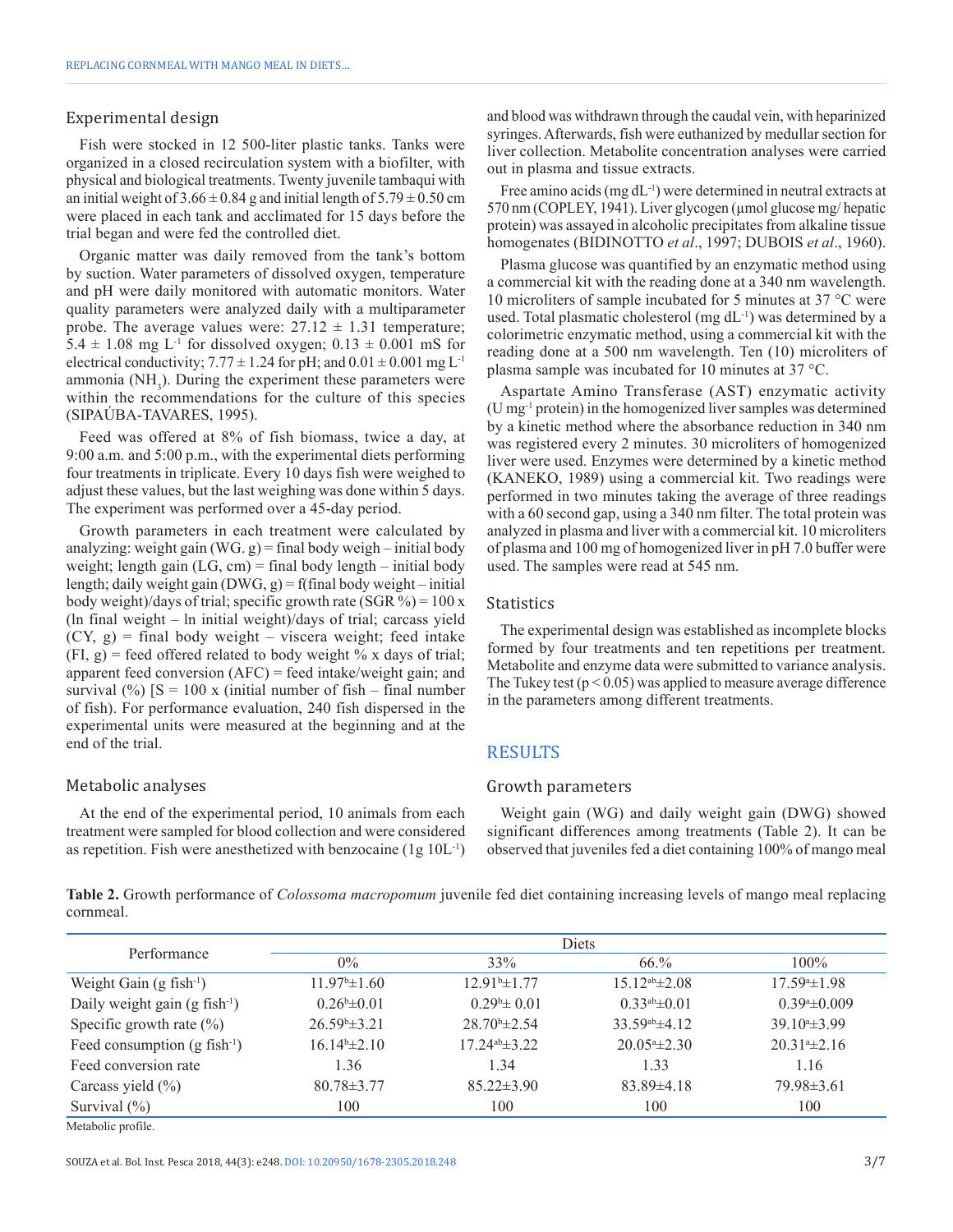| Tissue Variable |                                                         | Diets                      |                            |                       |                       |  |
|-----------------|---------------------------------------------------------|----------------------------|----------------------------|-----------------------|-----------------------|--|
|                 |                                                         | $0\%$                      | 33%                        | 66%                   | $100\%$               |  |
| Plasma          | Cholesterol (mg $dL^{-1}$ )                             | $104.84^{\circ} \pm 12.33$ | $44.09^{\circ}$ $\pm 4.21$ | $66.13^b \pm 5.62$    | $52.42^b \pm 5.00$    |  |
|                 | Free amino acids ( $\mu$ mols dL <sup>-1</sup> )        | $10.61^{\circ} \pm 0.98$   | $37.554 \pm 2.12$          | $16.03bc\pm 1.55$     | $20.72^b \pm 2.34$    |  |
|                 | Glucose (mg $dL^{-1}$ )                                 | $68.5 \pm 3.70$            | $75.8\pm4.09$              | $71.0 \pm 3.86$       | $63.8 \pm 3.43$       |  |
| Liver           | $AST$ (U mg <sup>-1</sup> protein)                      | $6.39*+0.95$               | $10.65^{ab} \pm 0.90$      | $12.60^{ab} \pm 1.03$ | $16.364 \pm 0.88$     |  |
|                 | Glycogen ( $\mu$ mol glucose mg <sup>-1</sup> g tissue) | $37.28 \pm 2.76$           | $19.19b\pm2.90$            | $23.26^{ab} \pm 3.16$ | $22.00^{ab} \pm 3.69$ |  |

**Table 3.** Metabolic intermediates and enzymatic activity in *Colossoma macropomum* juvenile fed diets containing increasing levels of mango meal replacing cornmeal.

showed higher growth, with an average value of 17.59 g for WG and 0.39 g.day-1 for DWG. The specific growth rate also showed a significant difference among evaluated treatments ( $p < 0.05$ ) following the same patterns of the other evaluated parameters for fish fed a diet with 100% of mango meal. Feed consumption was also influenced by the mango meal percentage in the diet. The highest values were registered among treatments with higher inclusion of mango meal.

Feed conversion rate, carcass composition and survival were not influenced by levels of mango meal inclusion in the diets. There was no significant difference among treatments related to these parameters.

Increasing replacement of cornmeal by mango meal significantly reduced plasmatic cholesterol, increased free amino acids and increased AST activity in the liver (Table 3). Plasma glucose was kept constant in all treatments. There was a significant hepatic glycogen deposit in the treatment's control group.

### DISCUSSION

Weight gain in juvenile fish is indicative of feed's nutritional adequacy (CHO *et al*., 1986). In this trial, the diet containing a higher proportion of mango meal provided higher weight gain in the fish. This fact must be due to the high amounts fructose present in the mango meal as a simple carbohydrate source (KANSCI *et al*., 2003). Simple carbohydrate sources, such as fructose, demand less metabolic energy to provide energy to the animal body. Fruit and fruit by-products have been tested in fish feed with good performance results at different replacement levels (FALAYE and OLORUNTUYI, 1998; ULLOA ROJAS and VERRETH, 2003; LOCHMANN *et al*., 2009; CAMPECHE *et al*., 2014).

Cornmeal replacement by millet and mesquite for tambaqui juvenile diets, did not show significant differences among treatments for weight gain and feed consumption (MIRANDA *et al*., 2009; SILVA*et al*., 1997), which is contrary to this study. However, like millet and mesquite, mango meal in tambaqui diet did not affect feed conversion rate. Juvenile tambaqui growth performance was not affected when cornmeal was replaced by pupunha meal (*Bactris gasipaes)* in the diet (MORI-PINEDO *et al*., 1999). The same was observed when pupunha (*Bactris gasipaes*) replaced wheat bran in feeds for tambaqui (LOCHMANN *et al*., 2009). This fact must be due to the carbohydrate source found in the

also depend on its inclusion percentage (NAGAE *et al*., 2002; SIGNOR *et al*., 2007). A significant variety of items can be part of an Amazon fish's natural diet, among them fruits and seeds that are natural sources of all kinds of nutrients (SILVA *et al*., 2003). According to LOVELL (1989) high water temperature promotes growth rate improvement as it maintains metabolic activities constant allowing energy ingested from the feed to be used for growth. Therefore, tropical species can show better feed conversion rates. Although tilapia and tambaqui have different food habits and may belong to different habitat climates, both accept very well a great diversity of feed ingredients. Carcass yield can help to indicate how nutrients ingested were utilized by the animal. In the present study, although a difference

different diets evaluated as well due to the tambaqui feeding plasticity (DABROWSKI and PORTELLA, 2006). The effects of alternative carbohydrate sources on growth parameters might

in growth was observed, carcass yield did not show statistical differences, which is similar to what was observed for tilapia fed with cassava meal replacing cornmeal (BOSCOLO *et al*., 2002). In these cases, feed protein and energy efficiency analyses associated to metabolic parameters help to understand feed nutrients used by fish. Complex carbohydrates can be well used by fish when pre-treated to make its digestibility easier and better (DAVIES *et al*., 2011; RENUKDAS *et al*., 2014).

Plasmatic cholesterol reduction obtained in this study may be due to the carbohydrate source chosen, which was mango meal. There are two hypotheses related to the reduction effect mechanism in plasmatic cholesterol. The first is that soluble fiber found in fruits, vegetables and oats, for instance, increase bile acids leading the liver to remove cholesterol from the blood (DE ANGELIS, 2001). The other hypothesis shows that propionate, which is the product from soluble fiber fermentation, inhibits hepatic cholesterol synthesis. Although there are some controversies in the mechanism related to fibers, the plasmatic cholesterol reduction hypothesis is becoming strong (GALLAHER and SCHNEEMAN, 1997).

Glycaemia maintenance was efficient even with the change in the carbohydrate source. Glycaemia levels can indicate the utilization of carbohydrate source and inclusion percent by a fish species (BOOTH *et al*., 2013). Although a reduction in the hepatic glycogen seems to be related to glycaemia in order to keep its values; as was found in this study. The difference in glycogen levels was also observed in *Colossoma macropomum* and *Piaractus brachypomus* fed carbohydrate-rich alternative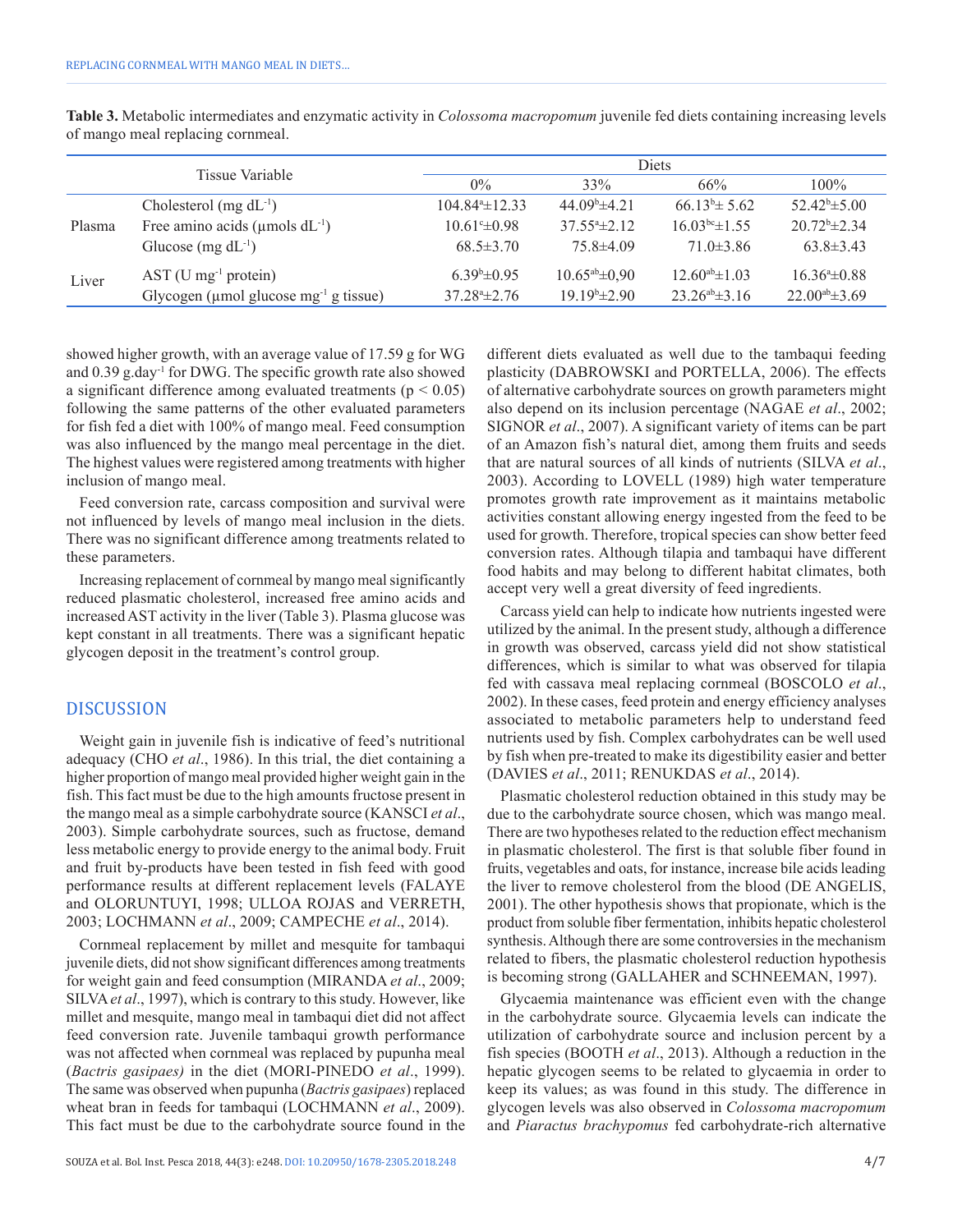foodstuffs with 30% inclusion (LOCHMANN *et al*., 2009). The metabolic profile shown in the plasma and liver is an adaptation to keep energy maintenance. In fact, nutrient sources and concentrations can demonstrate different responses from what was registered in this study. European seabass (*Dicentrarchus labrax*), a carnivorous species fed diets with different legumes as an alternative carbohydrate source, did not show any difference in hepatic glycogen index (ADAMIDOU *et al*., 2009). This difference from results found in the present work may be related to the natural feeding habitat difference.

Since the increase in plasma free amino acids can be related to growth improvement or lack of nutrients (COSTAS *et al*., 2011), it is a very important variable to be observed. The difference in feed protein or energetic ingredients clearly affects plasma free amino acids (MACH and NORTVEDT, 2011; LARSEN *et al*., 2012). This fact is a consequence of the ingredient's amino acid profile and affects fish growth. Plasma free amino acid also leads to the better use of the carbohydrate source (mango meal) for the energetic process and, as a consequence, the use of available amino acids for fish growth. This, due to a possible sparing effect of dietary protein, is for maintaining observed glucose and increased amino acid levels in plasma. In this study, better growth was observed in the fish group with a higher inclusion of mango meal. Since the feed was isonitrogenous it was clearly noticed that plasma free amino acid differences were due to its different metabolic use as a consequence of the carbohydrate sources used in the feed. Available amino acids might be deaminated and excreted, or used as energy which might explain the AST activity increase. MOYANO *et al*. (1991) suggests that transaminases and deaminase quantification might be a metabolic indication of amino acid excess in fish. The increase of protein and the reduction of carbohydrate concentrations in *Leiarius marmoratus*'s diet led to an increase in transaminase activity, suggesting gluconeogenesis (SOUZA *et al*., 2014). Surplus amino acids required for protein biosynthesis are deaminated and carbon residues are converted in the Krebs cycle into fats or carbohydrates (DRIEDZIC and HOCHACHKA, 1978). This metabolic pathway of amino acid biosynthesis for energy production was verified in Jundia (*Rhamdia quelen*) fed high protein concentrations (MELO *et al*., 2016). The use of fruit for fish feed is still a recent practice. Further studies should be performed to verify the effects of mango from the fractions that compose this fruit, together with studies of digestibility to prove its efficiency.

In conclusion, data from this trial show that tambaqui growth parameters such as weight gain, and specific growth rate were improved. In addition, the replacement did not cause physiological injuries or affect feed conversion rates and carcass yield. Mango meal possesses an optimal metabolic profile for energy use that comes from its carbohydrate source as was tested in tambaqui.

# **REFERENCES**

ADAMIDOU, S.; NENGAS, I.; HENRY, M.; GRIGORAKIS, K.; RIGOS, G.; NIKOLOPOULOU, D.; KOTZAMANIS, Y.; BELL, G.J.; JAUNCEY, K. 2009 Growth feed utilization: health and organoleptic characteristics

of European seabass (*Dicentrarchus labrax*) fed extruded diets including low and high levels of three different legumes. *Aquaculture*, *293*(3- 4): 263-271. **[http://dx.doi.org/10.1016/j.aquaculture.2009.04.045](https://doi.org/10.1016/j.aquaculture.2009.04.045)**.

- ANGELIS, R.C. 2001 *Conceitos de nutrientes não tradicionais: importância de alimentos vegetais na proteção da saúde*. Belo Horizonte: Atheneu. 75p.
- AOAC Association of Official Analytical Chemistry. 2000 *Official methods of analysis*. 17th ed. Washington: AOAC.
- AZAZA, M.S.; MENSI, F.; KAMMOUN, W.; ABDELOUAHEB, A.; BRINI, B.; KRAÏEM, M. 2009 Nutritional evaluation of waste date fruit as partial substitute for soybean meal in practical diets of juvenile Nile tilapia *Oreochromis niloticus* L. *Aquaculture Nutrition*, *15*(3): 262-272. **[http://dx.doi.org/10.1111/j.1365-2095.2008.00591.x](https://doi.org/10.1111/j.1365-2095.2008.00591.x)**.
- AZERÊDO, L.P.M.; SILVA, S.M.; LIMA, M.A.C.; DANTAS, R.L.; PEREIRA, W.E. 2016 Qualidade de manga 'tommy atkins' da produção integrada recoberta com fécula de mandioca associada a óleos essenciais e quitosana. *Revista Brasileira de Fruticultura*, *38*(1): 141-150. **[http://](https://doi.org/10.1590/0100-2945-270/14) [dx.doi.org/10.1590/0100-2945-270/14](https://doi.org/10.1590/0100-2945-270/14)**.
- AZEVEDO, R.V.; TONINI, W.C.T.; BRAGA, L.G.T. 2013 Óleo e torta de dendê em rações para juvenis de tilápia-do-nilo. *Pesquisa Agropecuária Brasileira*, *48*(8): 1028-1034. **[http://dx.doi.org/10.1590/](https://doi.org/10.1590/S0100-204X2013000800031) [S0100-204X2013000800031](https://doi.org/10.1590/S0100-204X2013000800031)**.
- BATISTA, P.F.; LIMA, M.A.C.D.; TRINDADE, D.C.G.D.; ALVES, R.E. 2015 Quality of different tropical fruit cultivars produced in the Lower Basin of the São Francisco Valley. *Revista Ciência Agronômica*, *46*(1): 176-184. **[http://dx.doi.org/10.1590/S1806-66902015000100021](https://doi.org/10.1590/S1806-66902015000100021)**.
- BERNARDES-SILVA, A.P.F.; LAJOLO, F.M.; CORDENUNSI, D.R. 2003 Evolução dos teores de amido e açúcares solúveis durante o desenvolvimento e amadurecimento de diferentes cultivares de manga. *Food Science and Technology*, *23*(3): 116-120.
- BEZERRA, K.S.; SOUZA, R.C.; MELO, J.F.B.; CAMPECHE, D.F.B. 2014 Crescimento de tambaqui alimentado com diferentes níveis de farinha de manga e proteína na ração. *Archivos de Zootecnia*, *63*(244): 587- 598. **[http://dx.doi.org/10.4321/S0004-05922014000400003](https://doi.org/10.4321/S0004-05922014000400003)**.
- BIDINOTTO, P.M.; SOUZA, R.H.S.; MORAES, G. 1997 Hepatic glycogen in eight tropical freswater teleost fish: a procedure for field determinations of microsamples. *Boletim Ténico CEPTA*, *10*: 53-60.
- BOOTH, M.A.; MOSES, M.D.; ALLAN, G.L. 2013 Utilization of carbohydrate by yellowtail kingfish *Seriola lalandi. Aquaculture*, *376*: 151-161. **[http://dx.doi.org/10.1016/j.aquaculture.2012.11.024](https://doi.org/10.1016/j.aquaculture.2012.11.024)**.
- BOSCOLO, W.R.; HAYASHI, C.; MEURER, F. 2002 Farinha de Varredura de Mandioca (*Manihot esculenta*) na Alimentação de Alevinos de Tilápia do Nilo (*Oreochromis niloticus* L.). *Revista Brasileira de Zootecnia*, *31*(2): 546-551. **[http://dx.doi.org/10.1590/S1516-35982002000300002](https://doi.org/10.1590/S1516-35982002000300002)**.
- CAMPECHE, D.F.B.; MELO, J.F.B.; BALZANA, L.; SOUZA, R.C.; FIGUEIREDO, R. 2014 Farelo de licuri em dietas para alevinos de tambaqui (*Colossoma macropomum*. Cuvier. 1818). *Arquivo Brasileiro de Medicina Veterinária e Zootecnia*, *66*(2): 539-545. **[http://dx.doi.](https://doi.org/10.1590/1678-41625920) [org/10.1590/1678-41625920](https://doi.org/10.1590/1678-41625920)**.
- CHO, C.Y.; COWEY, C.B.; WATANABE, T. 1986 Finfish nutrition in Asia: methodological approaches to research and development. *International Development Research Center*, *233*: 154.
- COPLEY, N.G. 1941 Alloxan and ninhydrin test. *Analyst*, *66*: 492-493.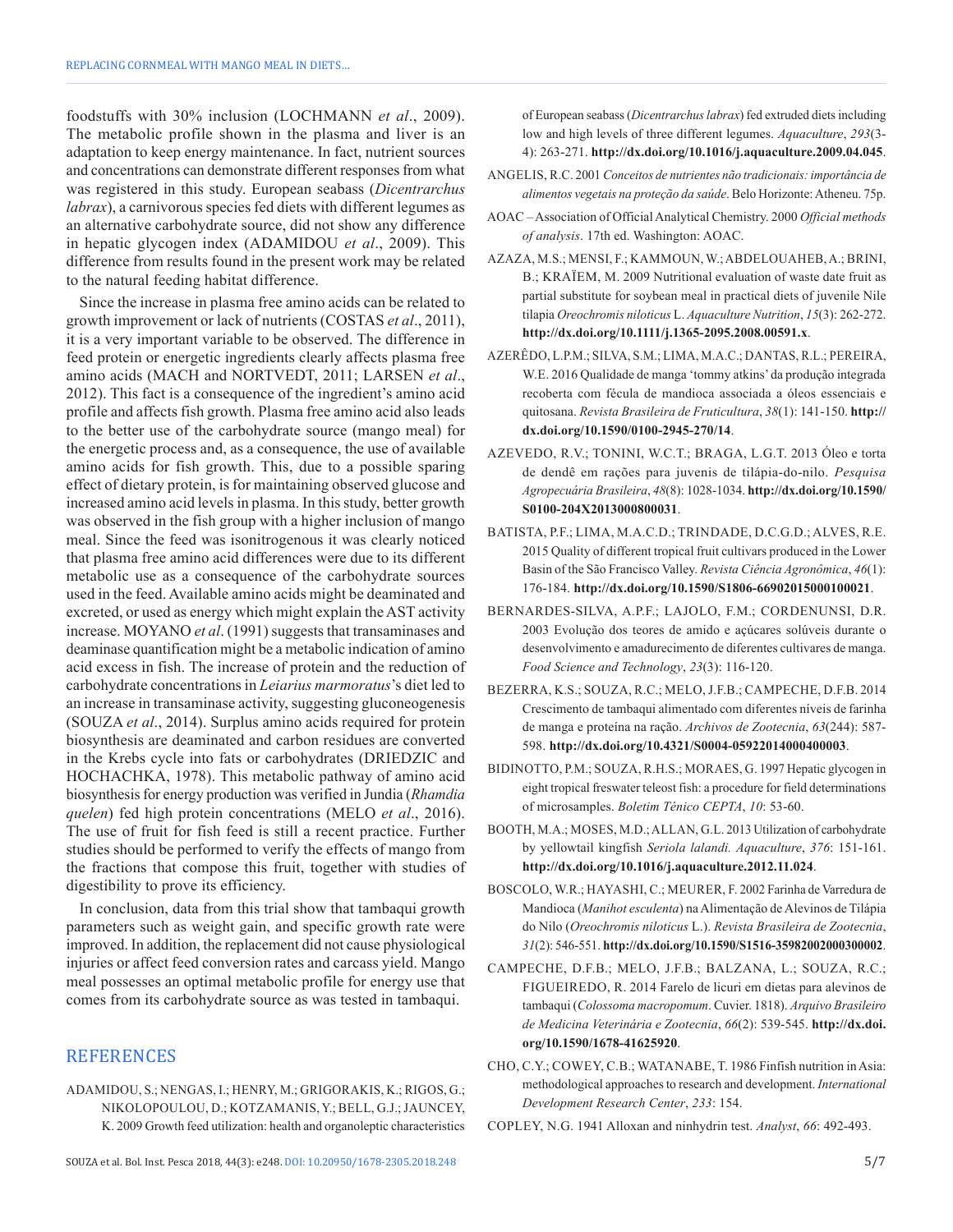- COSTAS, B.; ARAGÃO, C.; RUIZ-JARABO, I.; VARGAS-CHACOFF, L.; ARJONA, F.J.; DINIS, M.T.; MANCERA, J.M.; CONCEIÇÃO, L.E.C. 2011 Feed deprivation in Senegalese sole (*Solea senegalensis* Kaup. 1858) juveniles: effects on blood plasma metabolites and free amino acids levls. *Fish Physiology and Biochemistry*, *37*(3): 495-504. **[http://dx.doi.org/10.1007/s10695-010-9451-2](https://doi.org/10.1007/s10695-010-9451-2)**[. PMid:21107905.](https://www.ncbi.nlm.nih.gov/entrez/query.fcgi?cmd=Retrieve&db=PubMed&list_uids=21107905&dopt=Abstract)
- DABROWSKI, K.; PORTELLA, M.C. 2006 Feeding plasticity and nutritional physiology in tropical fishes. In: VAL, A.L.; ALMEIDA-VAL, V.M.F.D.; RANDALL, D.J. *The physiology of tropical fishes*. Amsterdam: Elsevier. p. 155-224. (Fish Physiology, 21).
- DAVIES, S.J.; ABDEL-WARITH, A.A.; GOUVEIA, A. 2011 Digestibility characteristics of selected feed ingredients for developing bespoke diets for Nile tilapia culture in Europe and North America. *Journal of the World Aquaculture Society*, *42*(3): 388-398. **[http://dx.doi.](https://doi.org/10.1111/j.1749-7345.2011.00478.x) [org/10.1111/j.1749-7345.2011.00478.x](https://doi.org/10.1111/j.1749-7345.2011.00478.x)**.
- DRIEDZIC, W.R.; HOCHACHKA, P.W. 1978 Metabolism in fish during exercise. In: HOAR, W.S.; RANDALL, D.J. *Fish physiology*. New York: Academic Press. v. 7. 543p.
- DUBOIS, M.G.; GILLES, K.A.; HAMILTON, J.K.; REBERS, P.A.; SMITH, F. 1960 Colorimetric method for determination of sugars and related substances. *Analytical Chemistry*, *28*(3): 350-358. **[http://dx.doi.](https://doi.org/10.1021/ac60111a017) [org/10.1021/ac60111a017](https://doi.org/10.1021/ac60111a017)**.
- ENES, P.; PANSERAT, S.; KAUSHIK, S.; OLIVA-TELES, A. 2009 Nutritional regulation of hepatic glucose metabolism in fish. *Fish Physiology and Biochemistry*, *35*(3): 519-539. **[http://dx.doi.org/10.1007/s10695-008-](https://doi.org/10.1007/s10695-008-9259-5) [9259-5](https://doi.org/10.1007/s10695-008-9259-5)**. [PMid:18791853.](https://www.ncbi.nlm.nih.gov/entrez/query.fcgi?cmd=Retrieve&db=PubMed&list_uids=18791853&dopt=Abstract)
- FALAYE, A.E.; OLORUNTUYI, O.O. 1998 Nutritive potential of plantain peel meal and replacement value for maize in diets of African catfish (*Clarias gariepinus*) fingerlings. *Tropical Agriculturist*, *75*(4): 488-492.
- GABER, M.M. 2006 The effects of plant-protein-based diets supplemented with yuca on growth digestibility and chemical composition of Nile tilapia (*Oreochromis niloticus*. L.) fingerlings. *Journal of the World Aquaculture Society*, *37*(1): 74-81. **[http://dx.doi.](https://doi.org/10.1111/j.1749-7345.2006.00008.x) [org/10.1111/j.1749-7345.2006.00008.x](https://doi.org/10.1111/j.1749-7345.2006.00008.x)**.
- GALLAHER, D.D.; SCHNEEMAN, B.O. 1997 Fibra alimentaría. In: BOWMAN, B.; RUSSELL, R. *Conocimientos actuales sobre nutrición*. Washington: International Life Sciences Institute Press. p. 95-105.
- GUIMARÃES, S.F.; STORTI-FILHO, A. 2004 Produtos agrícolas e florestais como alimento suplementar de tambaqui em policultivo com jaraqui. *Pesquisa Agropecuária Brasileira*, *39*(3): 293-296. **[http://dx.doi.](https://doi.org/10.1590/S0100-204X2004000300014) [org/10.1590/S0100-204X2004000300014](https://doi.org/10.1590/S0100-204X2004000300014)**.
- HANSEN, J.O.; SHEARER, K.D.; OVERLAND, M.; PENN, M.H.; KROGDAHL, Å.; MYDLAND, L.T.; STOREBAKKEN, T. 2011 Replacement of LT fish meal with a mixture of partially deshelled krill meal and pea protein concentrates in diets for Atlantic salmon (*Salmo salar*). *Aquaculture*, *315*(3): 275-282. **[http://dx.doi.org/10.1016/j.](https://doi.org/10.1016/j.aquaculture.2011.02.038) [aquaculture.2011.02.038](https://doi.org/10.1016/j.aquaculture.2011.02.038)**.
- KANEKO, J.J. 1989 *Clinical biochemistry of domestic animals*. 4<sup>th</sup> ed. San Diego: Academic. 932p.
- KANSCI, G.; KOUBALA, B.B.; LAPE, I.M. 2003 Effect of ripening on the composition and the suitability for jam processing of different varieties of mango (*Mangifera indica*). *African Journal of Biotechnology*, *2*(9): 296-300.
- LARSEN, B.K.; DALSGAARD, J.; PEDERSEN, P.B. 2012 Effects of plant proteins on postpandrial, free plasma amino acid concentrations in rainbow trout (*Oncorhyncus mykiss*). *Aquaculture*, *326*: 90-98. **[http://](https://doi.org/10.1016/j.aquaculture.2011.11.028) [dx.doi.org/10.1016/j.aquaculture.2011.11.028](https://doi.org/10.1016/j.aquaculture.2011.11.028)**.
- LOCHMANN, R.; CHEN, R.; CHU-KOO, F.W.; CAMARGO, W.N.; KOHLER, C.C.; KASPER, C. 2009 Effects of carbohydrate-rich alternative feedstuffs on growth, survival, body composition, hematology and non-specifc immune response of black pacu. *Colossoma macropomum* and red pacu. *Piaractus brachypomus. Journal of the World Aquaculture Society*, *40*(1): 33-44. **[http://dx.doi.org/10.1111/j.1749-7345.2008.00232.x](https://doi.org/10.1111/j.1749-7345.2008.00232.x)**.
- LOVELL, T. 1989 *Nutrition and feeding of fish*. New York: Van Nostrand Reinhold. 260p. **[http://dx.doi.org/10.1007/978-1-4757-1174-5](https://doi.org/10.1007/978-1-4757-1174-5)**.
- LUCAS, C.M. 2008 Within flood season variation in fruit consumption and seed dispersal by two characin fishes of the Amazon. *Biotropica*, *40*(5): 581-589. **[http://dx.doi.org/10.1111/j.1744-7429.2008.00415.x](https://doi.org/10.1111/j.1744-7429.2008.00415.x)**.
- MACH, D.T.N.; NORTVEDT, R. 2011 Free amino acid distribution in plasma and liver of juvenile cobia (*Rachycentron canadum*) fed increased levels of lizardfish silage. *Aquaculture Nutrition*, *17*(2): 644-656. **[http://dx.doi.org/10.1111/j.1365-2095.2010.00814.x](https://doi.org/10.1111/j.1365-2095.2010.00814.x)**.
- MARQUES, A.; CHICAYBAM, G.; ARAUJO, M.T.; MANHÃES, L.R.T.; SABAA-SRUR, A.U. 2010 Composição centesimal e de minerais de casca e polpa de manga (*Mangifera indica* L.) cv. Tommy atkins. *Revista Brasileira de Fruticultura*, *32*(4): 1206-1210. **[http://dx.doi.](https://doi.org/10.1590/S0100-29452010005000117) [org/10.1590/S0100-29452010005000117](https://doi.org/10.1590/S0100-29452010005000117)**.
- MELO, J.F.B.; LUNDSTEDT, L.M.; INOUE, L.A.K.; METÓN, I.; BAANANTE, I.; MORAES, G. 2016 Glycolysis and gluconeogenesis in the liver of catfish fed with different concentrations of proteins, lipids and carbohydrates. *Arquivo Brasileiro de Medicina Veterinária e Zootecnia*, *68*(5): 1251-1258. **[http://dx.doi.org/10.1590/1678-4162-8337](https://doi.org/10.1590/1678-4162-8337)**.
- MIRANDA, E.C.; GUIMARÃES, I.G.; CABRAL JUNIOR, C.R. 2009 Desempenho produtivo do tambaqui (*Colossoma macropomum*) alimentado com farinha de vagem de algaroba em substituição ao milho. *Pubvet*, *3*: 1982-1263.
- MORI-PINEDO, L.A.; PEREIRA-FILHO, M.; OLIVEIRA-PEREIRA, M.I. 1999 Substituição do fubá de milho (Z*ea mays. L.*) por farinha de pupunha (*Bactris gasipaes.* H.B.K.) em ração para alevinos de tambaqui (*Colossoma macropomum.* Cuvier. 1818). *Acta Amazonica*, *23*(3): 447-453. **[http://dx.doi.org/10.1590/1809-43921999293453](https://doi.org/10.1590/1809-43921999293453)**.
- MOYANO, F.J.; CARDENETE, G.; DE LA HIGUERA, M. 1991 Nutritive and metabolic utilization of proteins with glutamic acid content by the rainbow trout *Oncorhyncus mykiss. Comparative Biochemistry and Physiology*, *100*(3): 759-762. **[http://dx.doi.org/10.1016/0300-](https://doi.org/10.1016/0300-9629(91)90404-Z) [9629\(91\)90404-Z](https://doi.org/10.1016/0300-9629(91)90404-Z)**[. PMid:1664307.](https://www.ncbi.nlm.nih.gov/entrez/query.fcgi?cmd=Retrieve&db=PubMed&list_uids=1664307&dopt=Abstract)
- MUIN, H.; FATAH, N.N.A.; NOR, M.H.M.; RAZAK, S.A. 2013 Rice bran replacement in *Clarias gariepinus* fingerlings diets with *Pleurotus florida* Stalk. *Sains Malaysiana*, *42*(8): 1109-1114.
- NAGAE, M.Y.; HAYASHI, C.; SOARES, C.M.; FURUYA, W.M. 2002 Inclusão do milheto (*Pennisetum americanum*) em rações para alevinos de piavuçu (*Leporinus macrocephalus*). *Revista Brasileira de Zootecnia*, *31*(5): 1875-1880. **[http://dx.doi.org/10.1590/S1516-35982002000800001](https://doi.org/10.1590/S1516-35982002000800001)**.
- NAQVI, S.U.F.; ABBAS, G.; AHMD, N.; AHMAD, I.; SHAHZAD, M.K.; QAMAR, S.H. 2015 Effect of replacement of maize gluten with raice bran (5:0 and 1:4) feed supplement on fish growth in a composite culture. *Universal Journal of Agriculture Research*, *3*(4): 125-129.